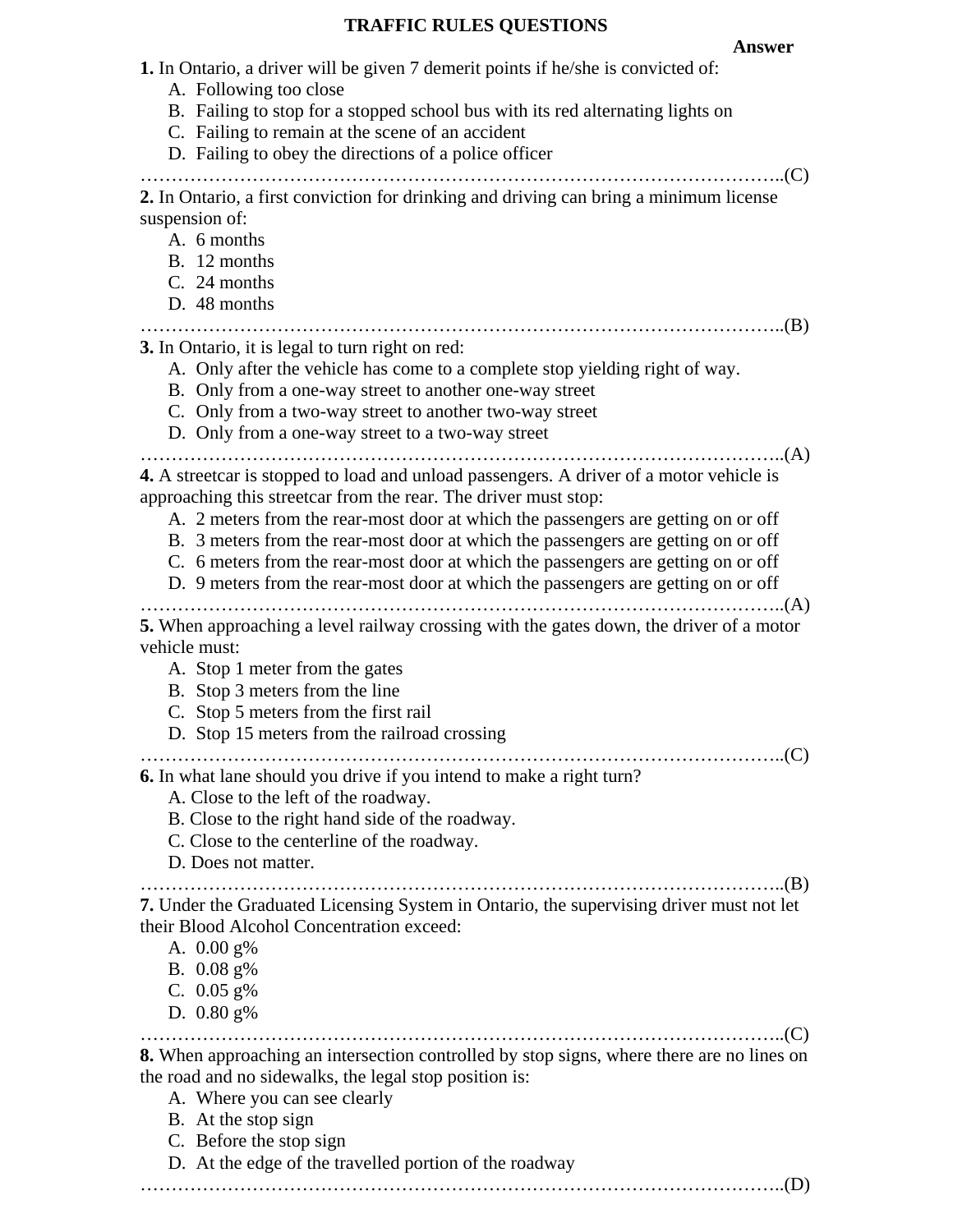**9.** Before leaving the car parked on a downgrade, you should: **Answer** A. Leave your front wheels parallel to the curb. B. Turn your front wheels to the left and set the parking brakes. C. Set the parking brakes only. D. Turn your front wheels to the right and set the parking brakes. …………………………………………………………………………………………..(D) **10.** In Ontario, a solid yellow line at the left of your lane means: A. It is illegal to pass B. It is unsafe to pass C. It is illegal to cross over D. It is legal to pass …………………………………………………………………………………………..(B) **11.** When a approaching a stopped school bus from the rear with its red alternating lights and stop arm out, all drivers must stop: A. 5 feet from the rear of the bus B. 2 meters from the rear of the bus C. 2 car lengths back from the rear of the bus D. 20 meters or 65 feet back from the rear of the bus …………………………………………………………………………………………..(D) **12.** When travelling on a one-way street, you see and hear an ambulance with its siren on coming towards you from the rear; what does the law require you to do? A. Pull to the nearest curb and stop B. Pull to the left only and stop C. Pull to the right only and stop D. Slow down and let the ambulance pass you on your right …………………………………………………………………………………………..(A) **13.** In Ontario, it is legal to turn left on a red light when turning: A. From a two-way street to a one-way street, after coming to a complete stop and yielding right of way to other cars in the intersection. B. From a one-way street to a two-way street C. From a two-way street to a two-way street D. From a one-way street to a one-way street …………………………………………………………………………………………..(A) **14.** When parallel parking on an uphill on the street without a curb, all drivers should angle their front wheels: A. Towards the right B. Towards the left C. Do not need to angle wheels if you use the parking brake D. Always turn them to the left regardless of the hill …………………………………………………………………………………………..(A) **15.** When approaching an intersection where the signal lights are not working, you should: A. Treat it as an all way stop sign intersection. B. Stop and wait until the intersection is clear C. Park the car and direct the traffic yourself D. Slow down and proceed with caution …………………………………………………………………………………………..(A) **16.** Snow removal vehicles have flashing lights of the following color: A. Red B. Yellow C. Green D. Blue …………………………………………………………………………………………..(D)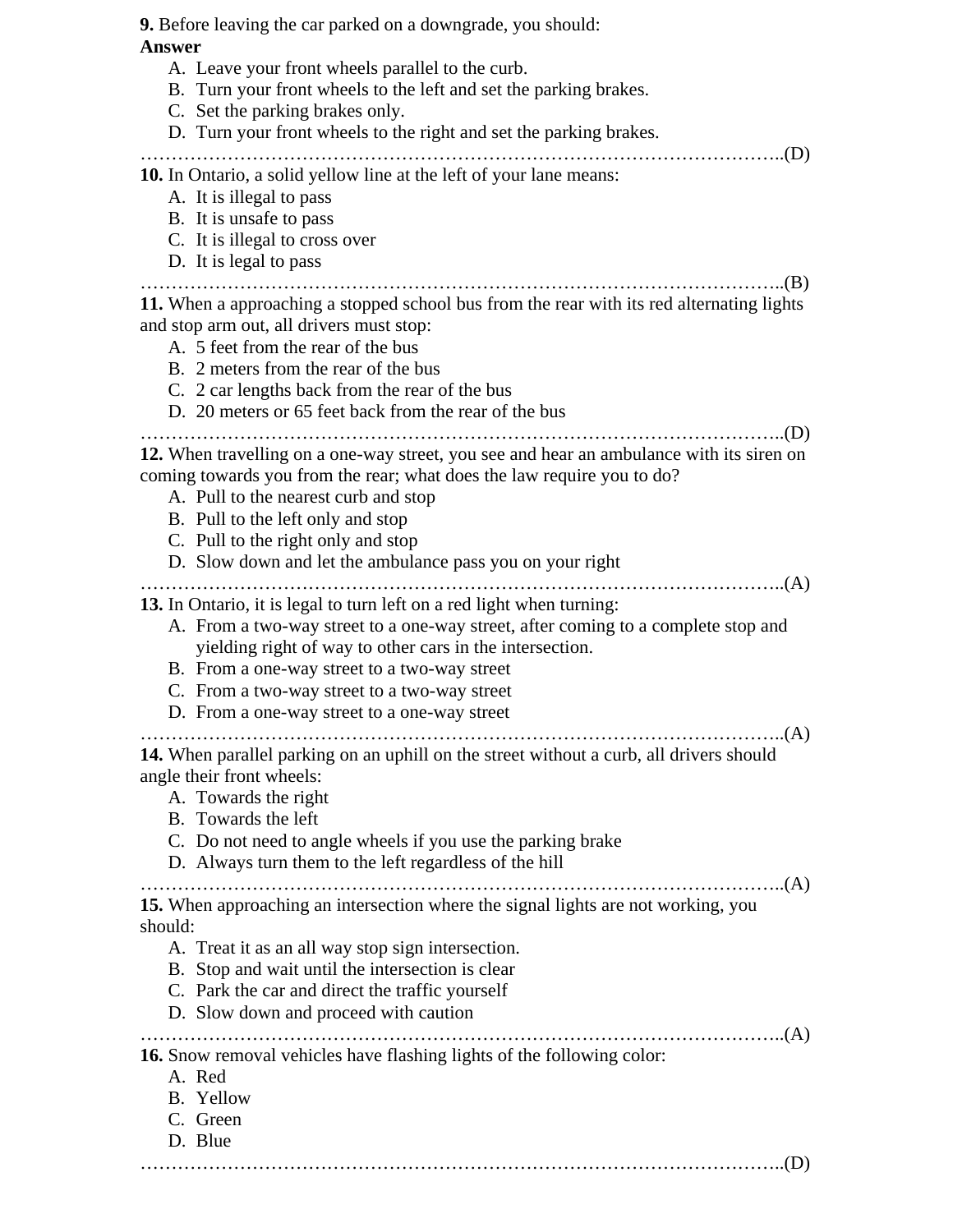| 17. A flashing amber (yellow) signal light at an intersection means:                                                                                                                                                                                                                                                                                                |
|---------------------------------------------------------------------------------------------------------------------------------------------------------------------------------------------------------------------------------------------------------------------------------------------------------------------------------------------------------------------|
| <b>Answer</b><br>A. Come to full stop<br>B. Slow down and drive with increased caution<br>C. Danger dead end highway<br>D. Signal out of order                                                                                                                                                                                                                      |
| 18. Which of the following vehicles only may carry a red light visible from the front?<br>A. Commercial motor vehicles<br><b>B.</b> Bicycles<br>C. Pleasure type motor vehicle<br>D. Emergency vehicle responding to a call                                                                                                                                         |
| <b>19.</b> When are drivers are required to use low beam headlights:<br>A. Upon the approach of another vehicle<br>B. Within 150m of the approach of another vehicle<br>C. Within 300m of the approach of another vehicle<br>D. This is a safety practice, not a law.                                                                                               |
| <b>20.</b> Where a highway has divided into lanes for traffic, a driver should:<br>A. Move from lane to lane with bursts of speed when passing<br>B. Never change lanes<br>C. Signal intention and move to other lanes only when it is safe to do so.<br>D. Straddle lanes and block following traffic                                                              |
| 21. You are driving up to an intersection where there is no signal light or police officer, a<br>pedestrian is in the crosswalk on your side of the street. You should:<br>A. Increase speed and take the right-of-way<br>B. Slow down and drive with increased caution<br>C. Sound horn to warn the pedestrian<br>D. Stop and yield right-of-way to the pedestrian |
| 22. Overdriving your headlights at night is dangerous because:<br>A. You are driving too fast.<br>B. Your headlights are too bright.<br>C. You cannot stop the distance that you can see.<br>D. It is not good for your car battery.                                                                                                                                |
| 23. As a level G2 driver, your blood alcohol level must not be over:<br>A. 0.08%<br>B. 0.05%<br>C. 0.02%<br>D. 0.00%                                                                                                                                                                                                                                                |
| 24. What documents may a police officer require a motor vehicle driver to produce?<br>A. Liability insurance card.<br>B. Motor vehicle ownership.<br>C. A valid driver's license.<br>D. All of the above.<br>(D)                                                                                                                                                    |
|                                                                                                                                                                                                                                                                                                                                                                     |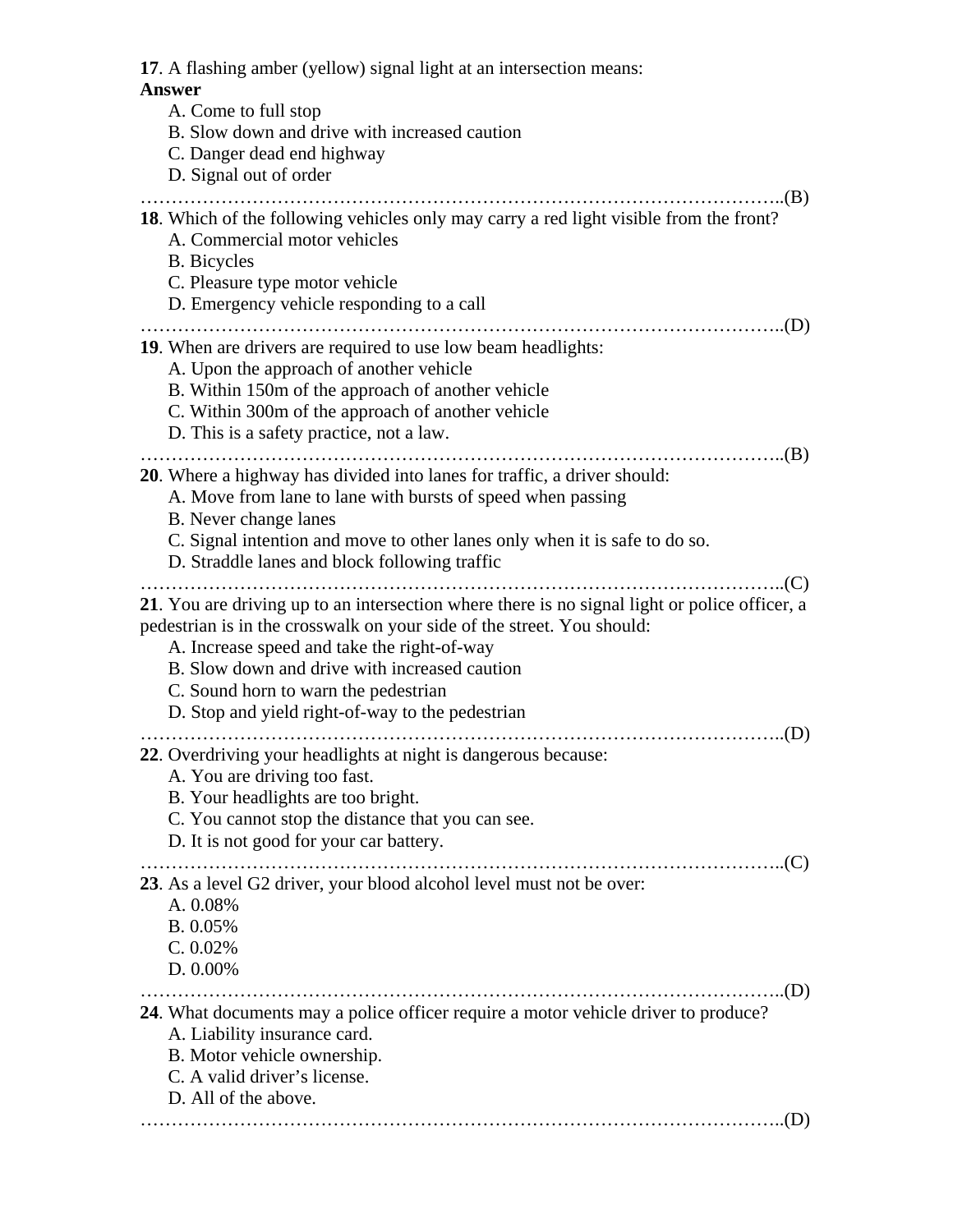**25**. While travelling on a highway, the driver of a vehicle is not permitted to carry in a trailer

A. Firearms B. Flammable material C. People D. Pets. …………………………………………………………………………………………..(C) **26**. When on streets designed for two-way traffic, you hear the siren of an emergency vehicle, what does the law require you to do? **Answer** A. Speed up and get out of the way. B. Signal the driver to pass. C. Pull to the right as far as possible and stop. D. Continue on the same speed. …………………………………………………………………………………………..(C) **27.** Which of the following has the right of way over all the others at an intersection when the signal light is green? A. Pedestrians crossing against the light. B. Pedestrians crossing with the light. C. Vehicles turning right D. Vehicles turning left. …………………………………………………………………………………………..(B) **28.** If a traffic signal changes while the pedestrian is still in the street, which of the following has the right of way? A. Motorists making turns. B. The pedestrian C. Motorist coming from his right D. Motorist coming from his left. …………………………………………………………………………………………..(B) **29.** As a level one G1 driver, you must be accompanied by a class G or higher licensed driver, who has more than the following driving experience: A. Three years B. Four years C. Eight years D. Six years. …………………………………………………………………………………………..(B) **30**. Unless otherwise posted, the maximum speed limit in cities, towns, villages and built up area is: A. 50 km/hr B. 40 km/hr C. 30 km/hr D. 60 km/hr …………………………………………………………………………………………..(A) **31**. Upon approaching a stop sign, a driver must: A. Slow down, sound horn and then proceed. B. Slow down, and if the way is clear, proceed. C. Stop, sound horn, then proceed. D. Stop, and when it is safe to do so, proceed. …………………………………………………………………………………………..(D) **32**. You should under all conditions drive at a speed which will allow you to: A. Stop within 90 meters. B. Stop within 60 meters. C. Stop within a safe distance. D. Stop within 150 meters. …………………………………………………………………………………………..(C)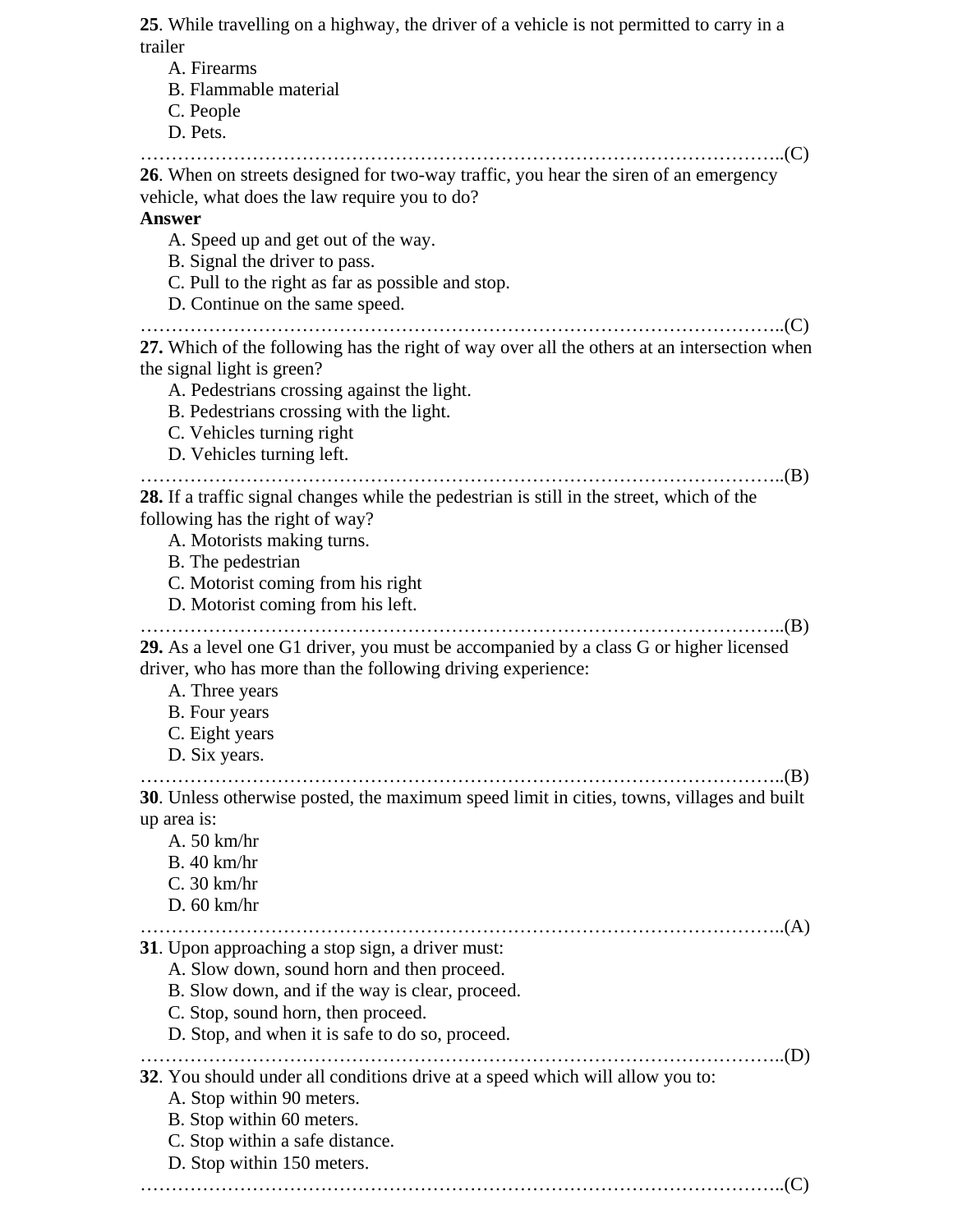**33**. When may you lend your driver's license? A. Never. B. To another person who is learning to drive. C. For identification purposes only. D. Only in emergency. …………………………………………………………………………………………..(A) **34**. Are drivers responsible for their passengers buckling up? **Answer** A. Only if passengers are from five years of age to sixteen years. B. Only if the passengers are over sixteen years of age. C. Only if passengers are in the first seat. D. Only if the passengers are over eighteen years of age. …………………………………………………………………………………………..(A) **35**. Demerit points accumulated will remain on your driver's record for a period of how may years from the date of offence? A. One year. B. Three years. C. Two years. D. Five years. …………………………………………………………………………………………..(C) **36**. As a level one or level two driver, if you collect nine or more points during a two year period, your license will be suspended for: A. 60 days. B. 30 days. C. 1 year. D. 15 days. …………………………………………………………………………………………..(A) **37**. Never change lanes without: A. Signaling and decreasing speed. B. Signaling, checking rear view mirrors and checking blind spots. C. Blowing your horn and providing appropriate hand signals. D. Checking rear view mirror. …………………………………………………………………………………………..(B) **38**. When a red signal light with a green arrow is shown at an intersection it means A. Stop and wait for green signal before making turn in the direction of the arrow B. The green arrow is a signal for pedestrians only C. Stop and then proceed D. Proceed with caution in the direction of the arrow …………………………………………………………………………………………..(D) **39**. When 15 or more demerit points have accumulated, the G driver's license is suspended A. At the discretion of the Ministry B. Automatically, and for 30 days from receipt of license C. Automatically, and for 60 days from receipt of license D. For 3 months …………………………………………………………………………………………..(B) **40**. When approaching an intersection and you notice the roadway beyond the intersection is blocked with traffic, you should A. Proceed slowly into the intersection until the traffic ahead moves on B. Keep as close as possible to the car ahead C. Sound horn to warn cars ahead to move on D. Stop before entering the intersection and wait until traffic ahead moves on …………………………………………………………………………………………..(D)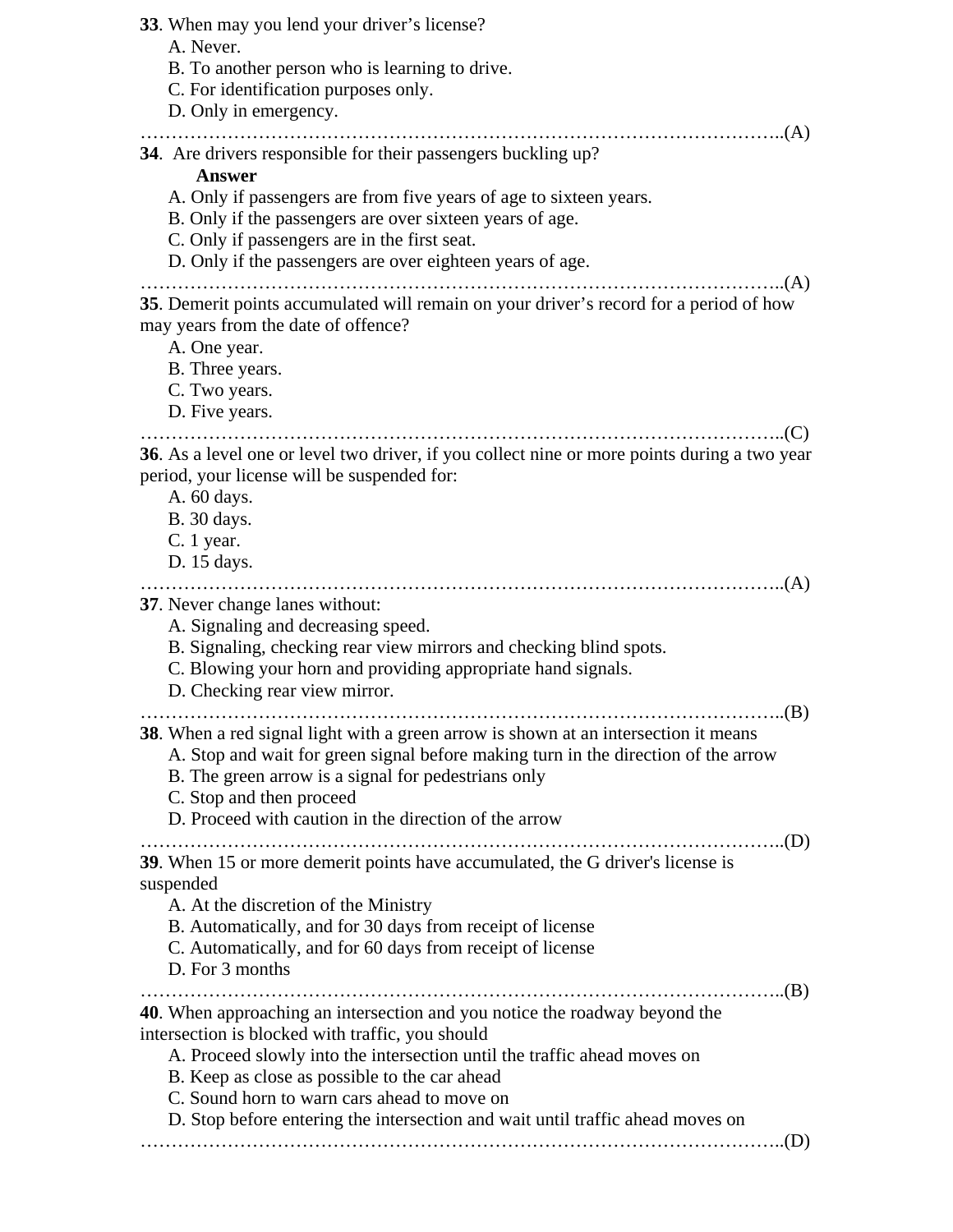

- C. Narrow road ahead.
- D. Road slippery when wet.

…………………………………………………………………………………………..(B)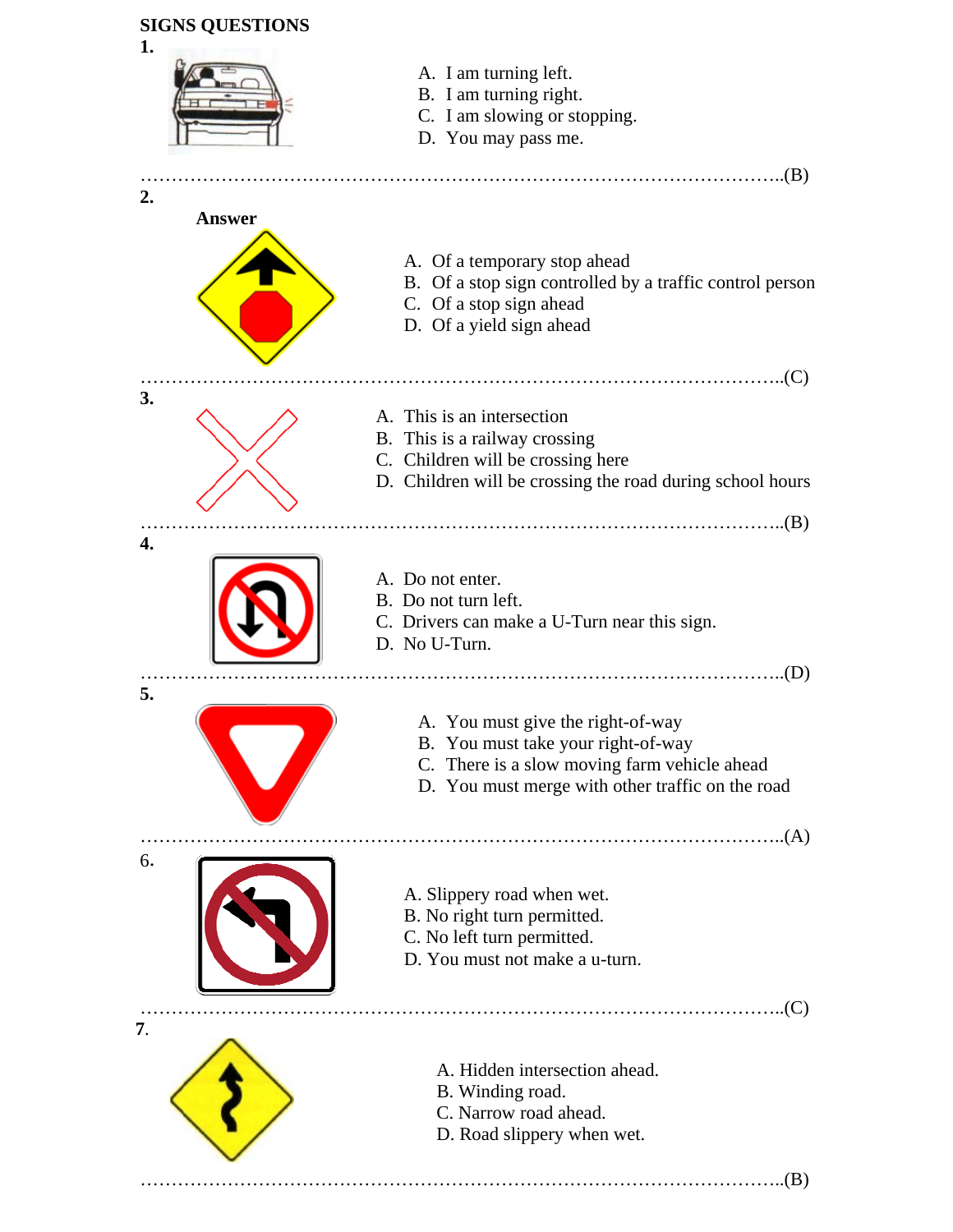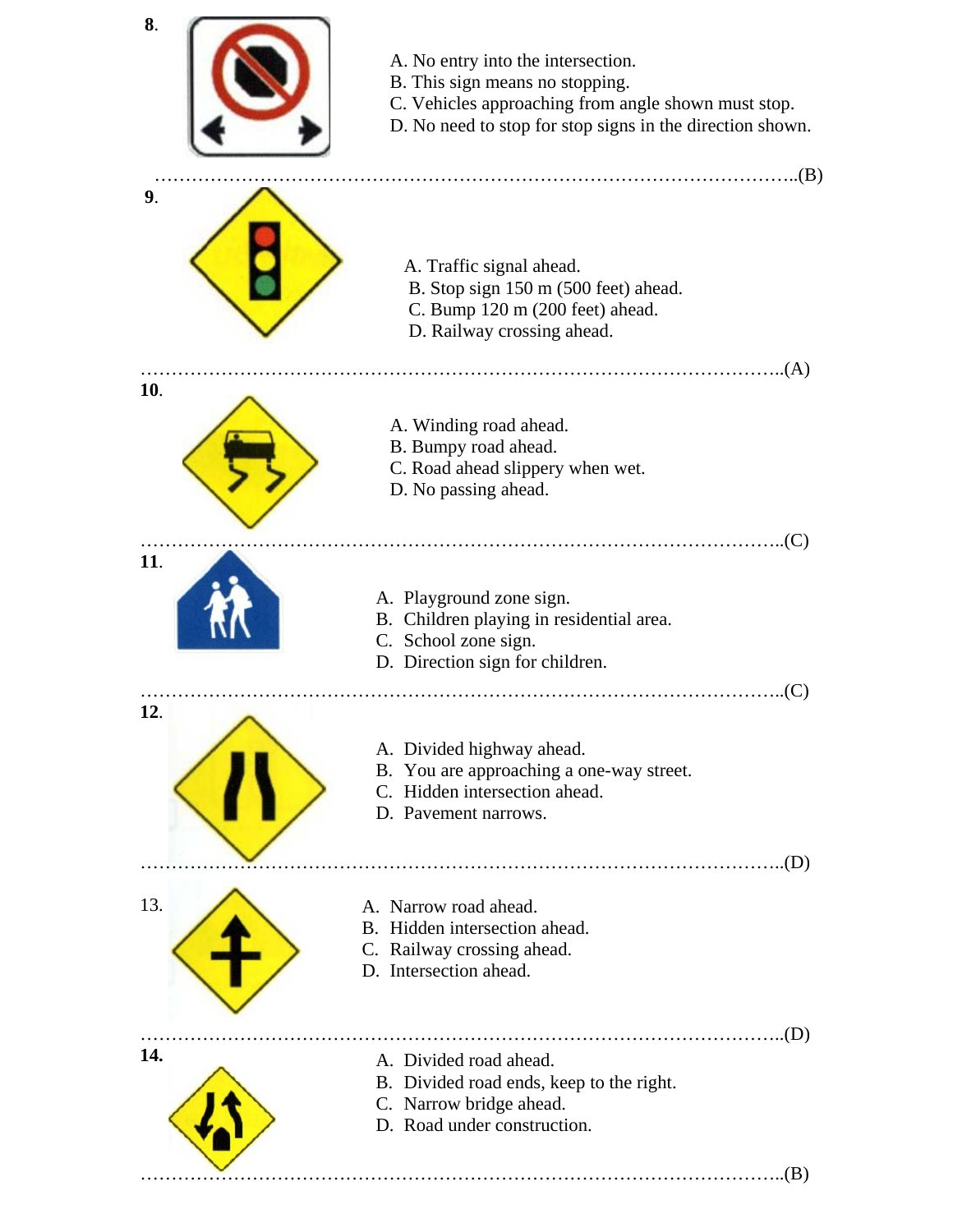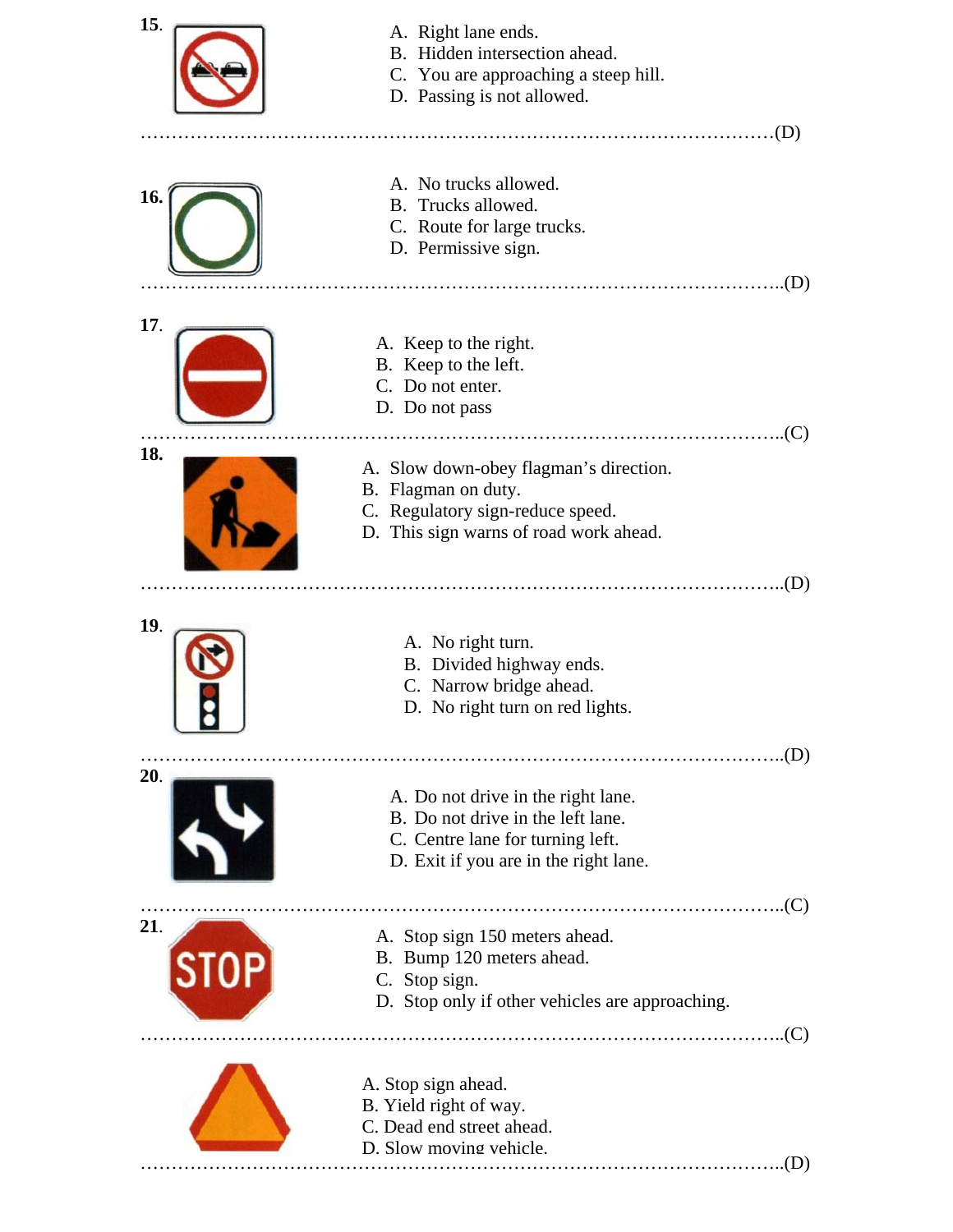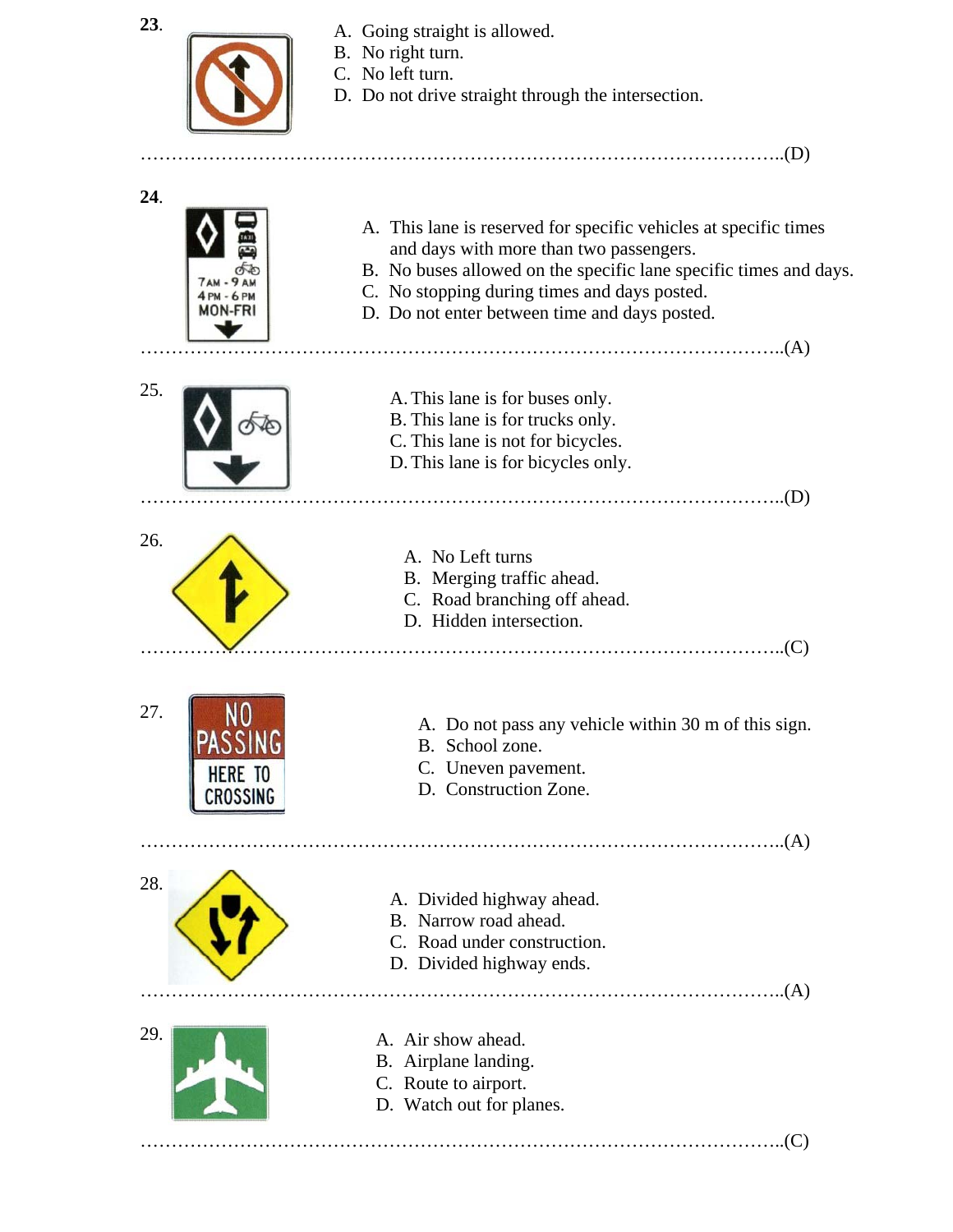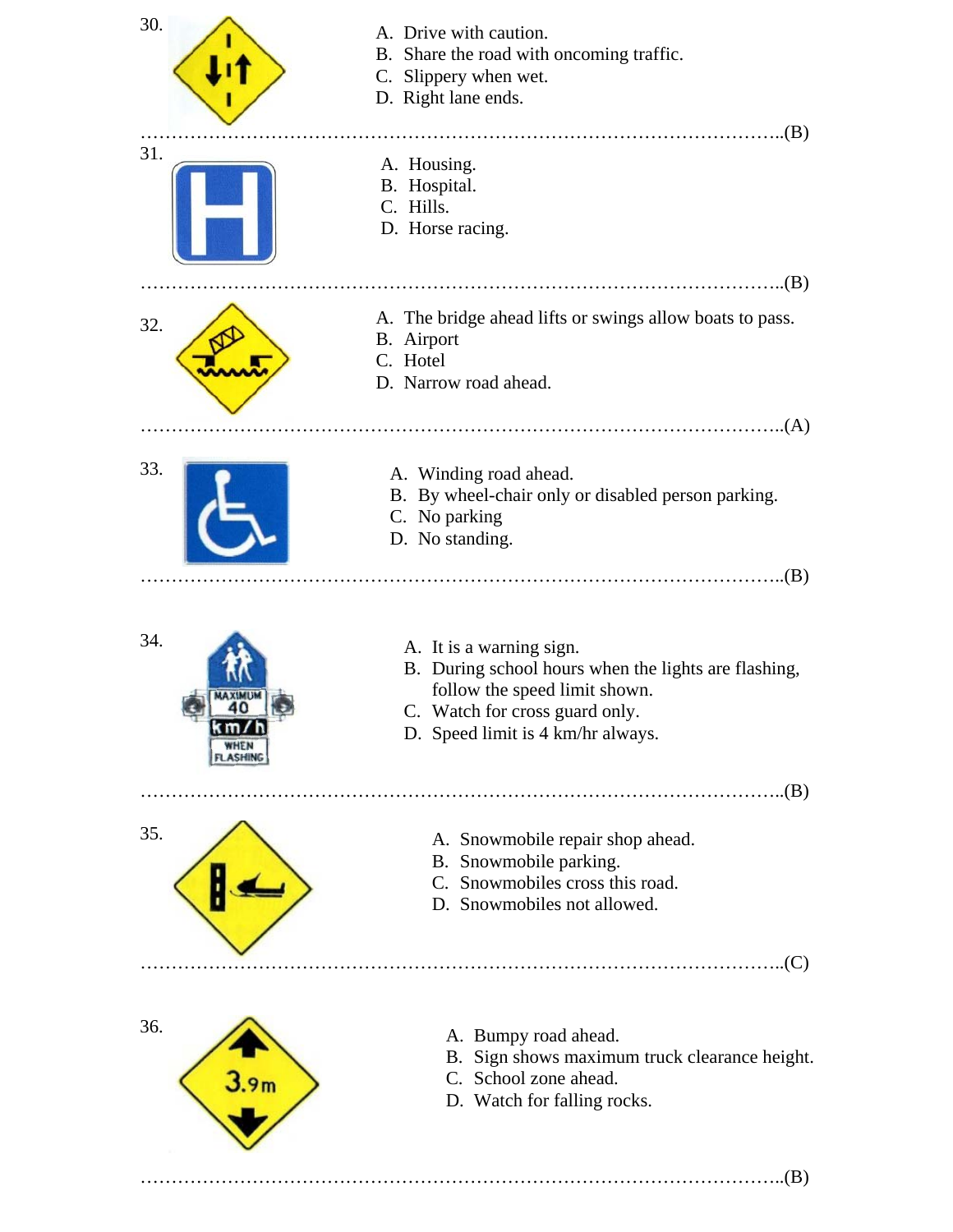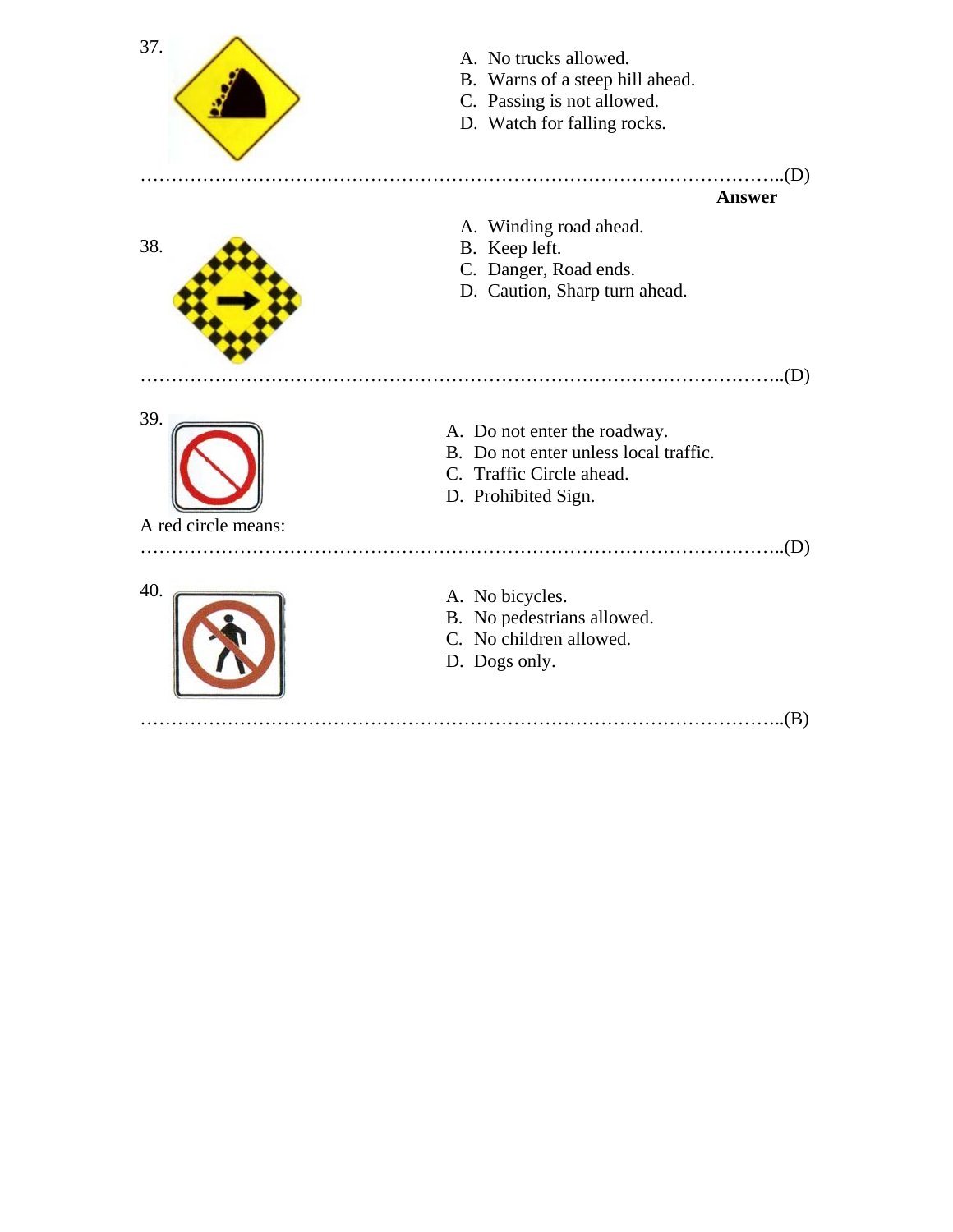## **G1 Practice Test**

1. When driving a motor vehicle on the highway at night, you should use low beam headlights when:

*Ans: Meeting or following another vehicle.* 

2. Before leaving your car parked on a downgrade, you should: *Ans: Turn your front wheels to the right and set your parking brake*.

3. When on the streets designed for two-way traffic, hearing a siren of an emergency vehicle, what does the law require you to do?

*Ans: Pull to the right and stop*.

4. When a school bus stops with red lights flashing, the law requires the drivers of other vehicle to:

*Ans: Stop until bus proceeds or the signals are no longer operating.* 

5. The broken centerline on a roadway means you may: *Ans: Pass if the way is clear*.

6. If a traffic signal changes while a pedestrian is still in the intersection, who has the right of way?

*Ans: Pedestrian.* 

7. When approaching an intersection where a stop sign faces you, the law requires you to:

*Ans: Stop and proceed when it is safe to do so.* 

8. Upon approaching an intersection marked with a "Yield" sign, you are required  $t^{\Omega}$ 

*Ans: Enter the intersection only when way is clear.* 

9. When driving in heavy fog, you should use: *Ans: Low beam headlights.* 

10. Which of the following hand & arm signal is correct for slowing or stopping? *Ans: Arm out and down.* 

11. Should your right wheels drop off the roadway, what is the best way to get back in the roadway?

*Ans: Take foot off gas pedal; turn back when vehicle has slowed.* 

12. Except when you tend to overtake and pass another vehicle or when you wish to make a left turn, you should:

*Ans: Always keep well to the right.* 

- 13. Which of the following has the right of way over all others at intersection when the signal light is green?
- *Ans: Pedestrians crossing with the light.*

14. You should under all conditions drive at a speed, which will allow you to: *Ans: Stop within a safe distance.*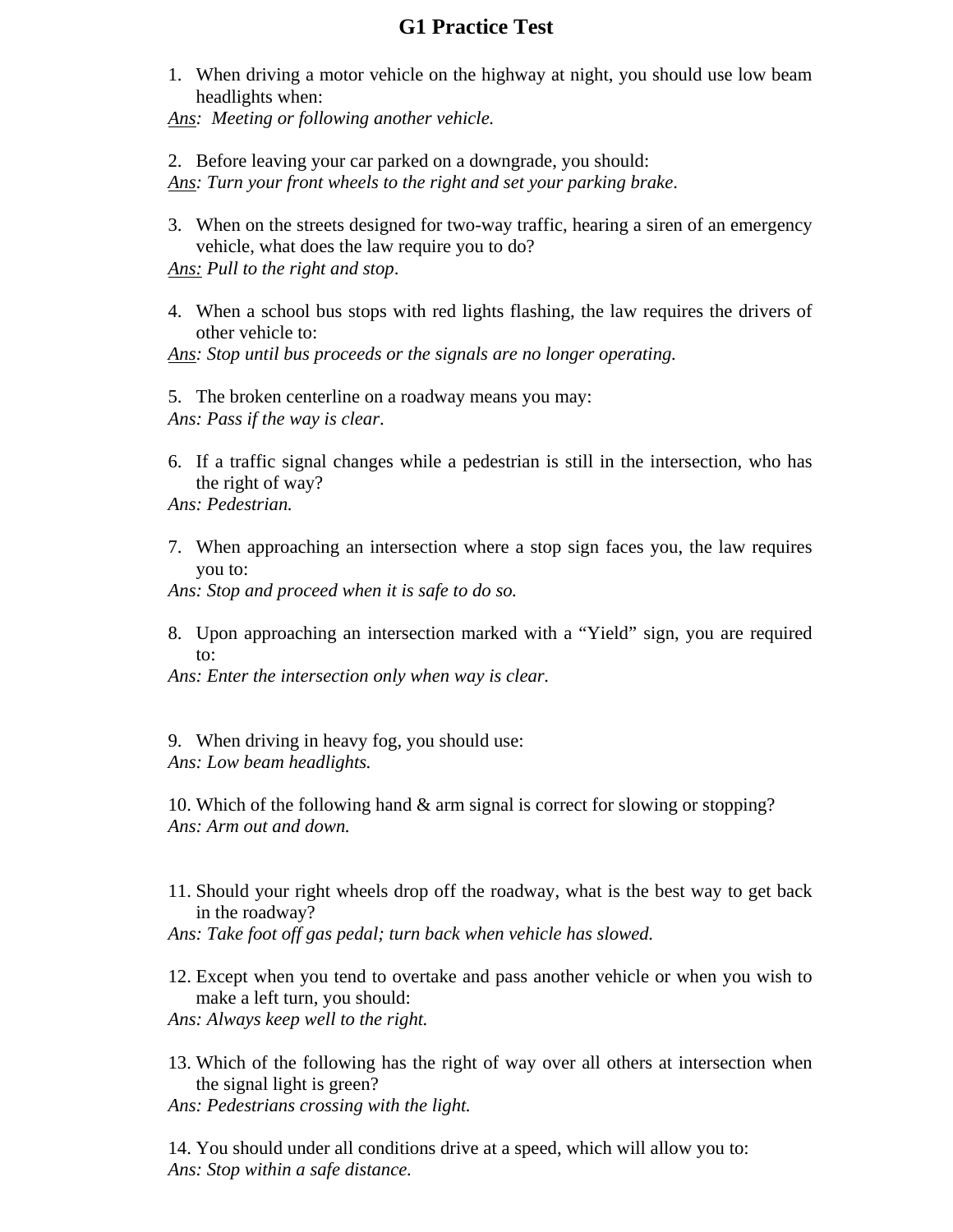15. When entering a freeway, you should signal then: *Ans: Accelerate quickly to freeway speed and merge with freeway traffic.* 

16. Unless otherwise posted, the maximum speed limit on the highway outside a city, town, village or built-up area is:

*Ans: 80 km/hr* 

17. At an intersection where there is a flashing amber light, you must: *Ans: Slow down and proceed with caution.* 

18. To get your vehicle out of a skid, you should first: *Ans: Ans: Steer in the direction of the skid.* 

19. When lights are required, drivers are required to use low beam headlights: *Ans: Within 150 m of the approach of another vehicle.* 

20. When lights are required, drivers must use lower beam head lights when following another vehicle:

*Ans: Within 60 m.* 

21. Unless otherwise posted, the maximum speed limit allowed in the city, town, village and built up area is:

Ans: 50 km/hr

22. When traffic signal light facing you is red and you intend to go straight through the intersection, what must you do?

*Ans: Stop, proceed only when the signal turns green and when the way is clear.* 

23. While traveling on a highway, the driver of a motor vehicle is not permitted to carry, in a house or boat trailer?

*Ans: Persons.* 

24. On a roadway where traffic is moving in both direction, in what position must you be before making a left turn:

*Ans: Immediately to the right of the centerline of the roadway*.

- 25. When a streetcar is stopped to take on or discharge passengers, where there is no safety zone, what does the law require you to do before passing the streetcar:
- *Ans: Stop 2 m behind the rearmost door where passengers are getting on or off and proceed only when it is safe to do so.*
- 26. In what lane of traffic should you drive when you intend to make a right hand turn?

*Ans: Close to the right side of the roadway.* 

27. A flashing red signal at an intersection means:

*Ans: Stop, proceed only when it is safe to do so.* 

- 28. When a right turn against a red light signal is permitted, what does the law require you to do before entering the intersection and making the turn?
- *Ans: Stop, make the turn so as not to interfere with other traffic, including pedestrians.*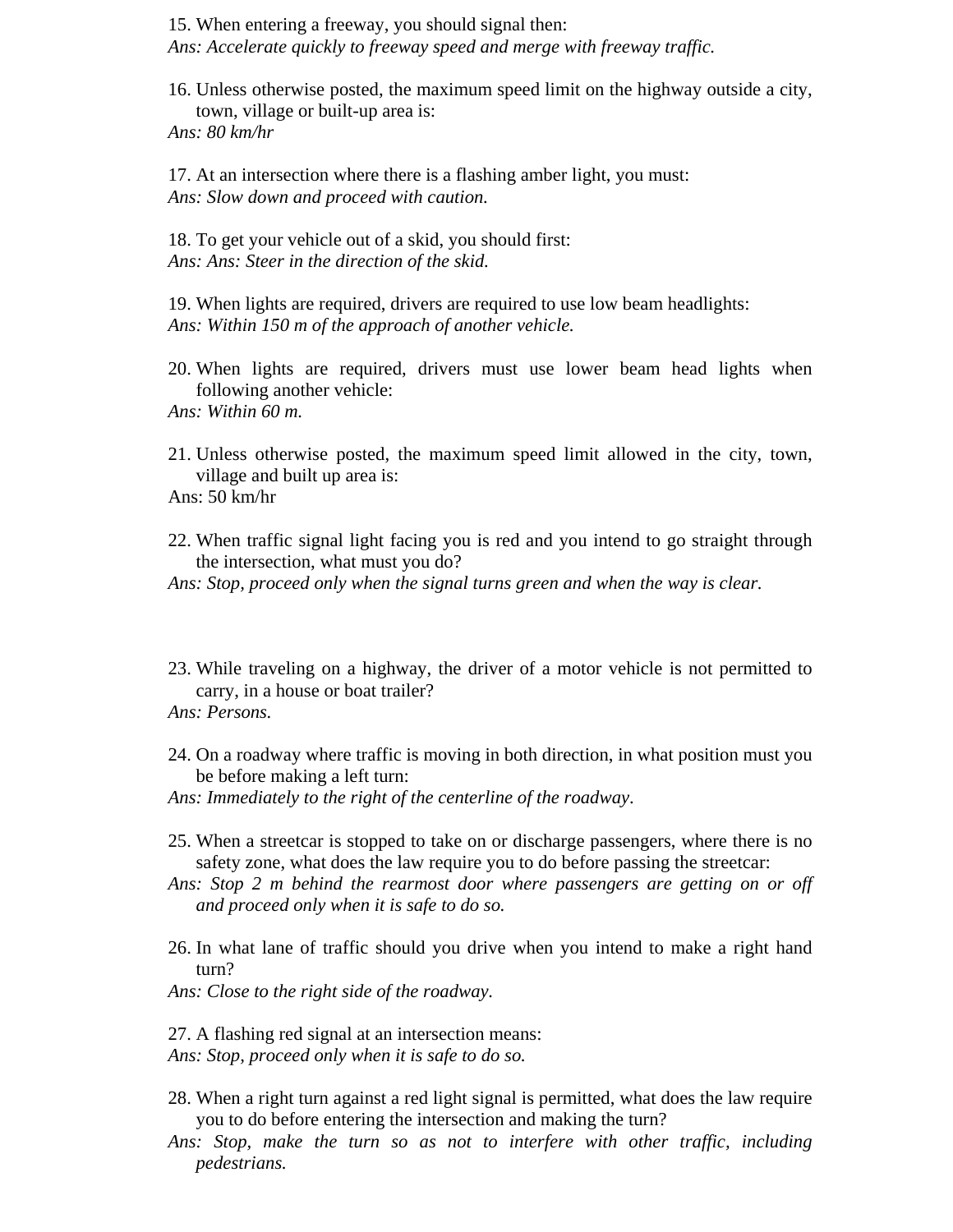29. A flashing blue light mounted on a motor vehicle indicated: *Ans: Snow removal equipment.* 

30. If you are involved in an accident in which someone is injured, you must: *Ans: Report the accident at once to the nearest provincial or municipal police office.* 

31. How close to a fire hydrant may you legally park. *Ans: 3 meters.* 

32. Never change lanes in traffic without: *Ans: Giving proper signal and looking to make sure the move be made safely.* 

33. A solid centerline on the roadway is on your side of the broken centerline. What does the solid centerline mean?

*Ans: It is unsafe to overtake and pass.* 

34. Most automobile skids are the result of: *Ans: Driving too fast.* 

35. When a car is stopped to allow a pedestrian to cross the street at a marked crosswalk, you should:

*Ans: Not pass any car stopped to allow a pedestrian to cross.* 

36. When approaching an intersection and you notice the roadway in the intersection blocked with traffic, you should:

*Ans: Stop before entering the intersection and wait until the traffic ahead moves.* 

- 37. When approaching railway crossing at which an electrical or mechanical signal device is warning of the approach of a train, you:
- *Ans: Stop not less than 5 m from the nearest rail.*

38. Parking light may be used : *Ans: For parking only.* 

39. When the driver of another vehicle is about to over take and pass your vehicle, you must:

*Ans: Move to the right and allow such a vehicle to pass.* 

40. Under which of the following conditions is the road likely to be more slippery? *Ans: For the first few minutes after it starts to rain or following a light drizzle.* 

41. When a license is reinstated after a 15 point suspension, the point total: *Ans: Is reduced to seven.* 

42. The best way to stop quickly on a wet or icy roadway is to: *Ans: Pump the brake until you come to a stop.* 

43. Under which of the following conditions it is dangerous and unlawful to make a "U" turn?

*Ans:* 

- *a) Upon a curve or on a hill where there is a clear view of less than 150m in either direction.*
- *b) On a railway crossing or within 30 m of a railway crossing.*
- *c) Within 150m of a bridge, viaduct or tunnel if driver's view is obstructed.*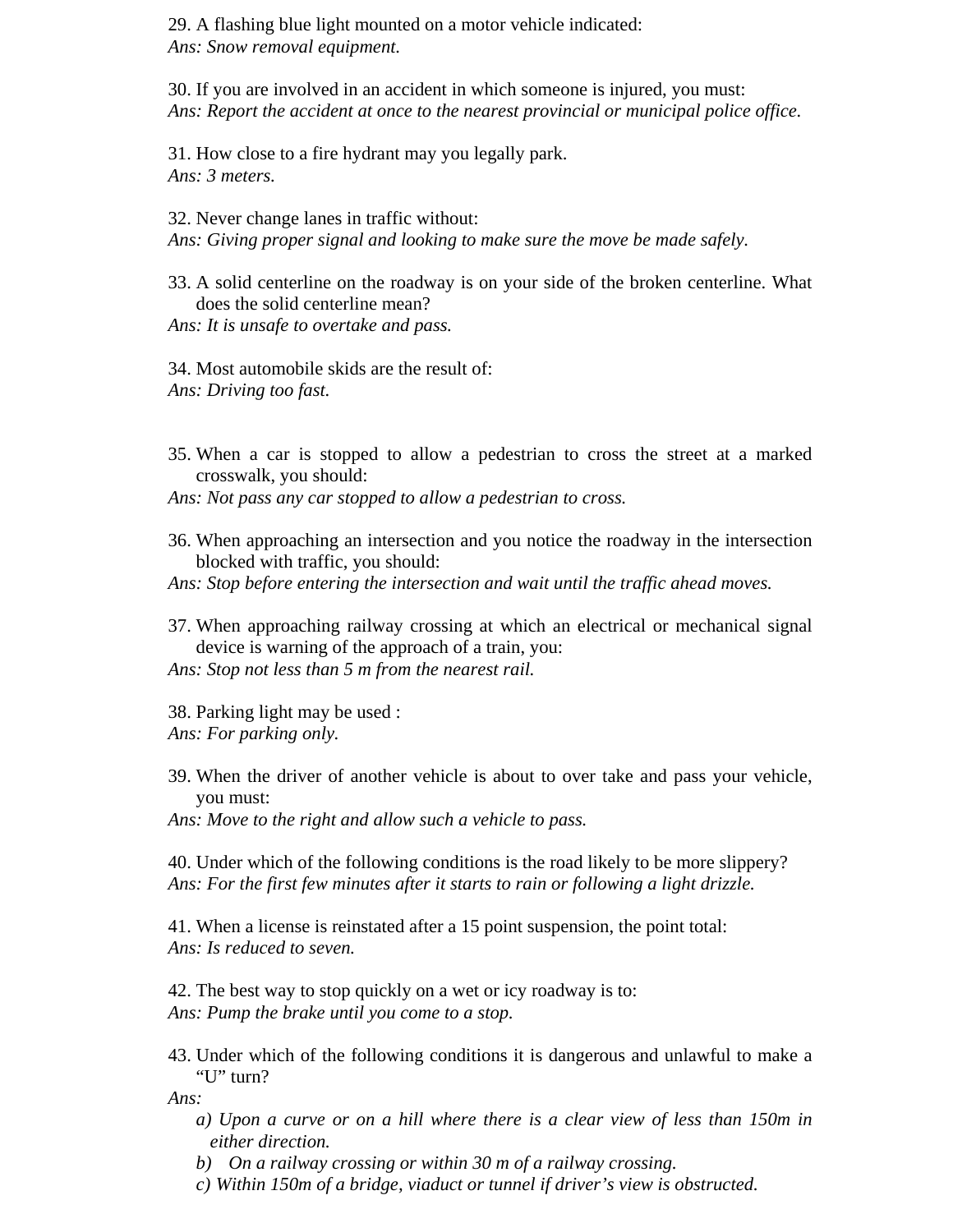*d) All of the above.* 

44. Before moving your car from a parked position, you should: *Ans: Check other traffic, signal and pull from the curb when it is safe to do so*.

45. In Ontario when should you wear a seat belt. *Ans: Always.* 

- 46. At what level of alcohol in the blood can you be convicted of being impaired driver?
- *Ans: 0.08%*
- 47. When approaching a red light signal and a police officer motions you to go through, you must:
- *Ans: Go through at once.*
- 48. What documents may a police officer require a motor vehicle owner to provide? *Ans:* 
	- *a) A liability insurance card.*
	- *b) Ownership.*
	- *c) Valid driver's license.*
	- *d) All of the above.*
- 49. When stopped by police at a roadside spot check and asked to provide a breath sample:

*Ans: It is a criminal offence to refuse.* 

50. When does the law require lights on vehicles to be turned on: *Ans: Between ½ hour after sunset, to ½ hour before sunrise and at any other time you cannot see clearly for a distance of 150 m.* 

- 51. When two cars reach an uncontrolled intersection at approximately the same time, right of way should be given to:
- *Ans: The one approaching from the right.*
- 52. At night when you must meet another vehicle with blinding bright lights, the safest thing to do is:

*Ans: Look slightly to the right hand side.* 

- 53. In what position on the roadway must you be, before making a left turn from a one way traffic street:
- *Ans: Close to the left side of the roadway.*

54. When may you lend your driver's license: *Ans: Never.* 

55. How soon after a licensed driver changes his/her name or address he/she should notify the MTO :

*Ans: Within 6 days.* 

56. A flashing green light at an intersection, where turns to the left and right are permitted, means :

*And: You may do any of the above.*